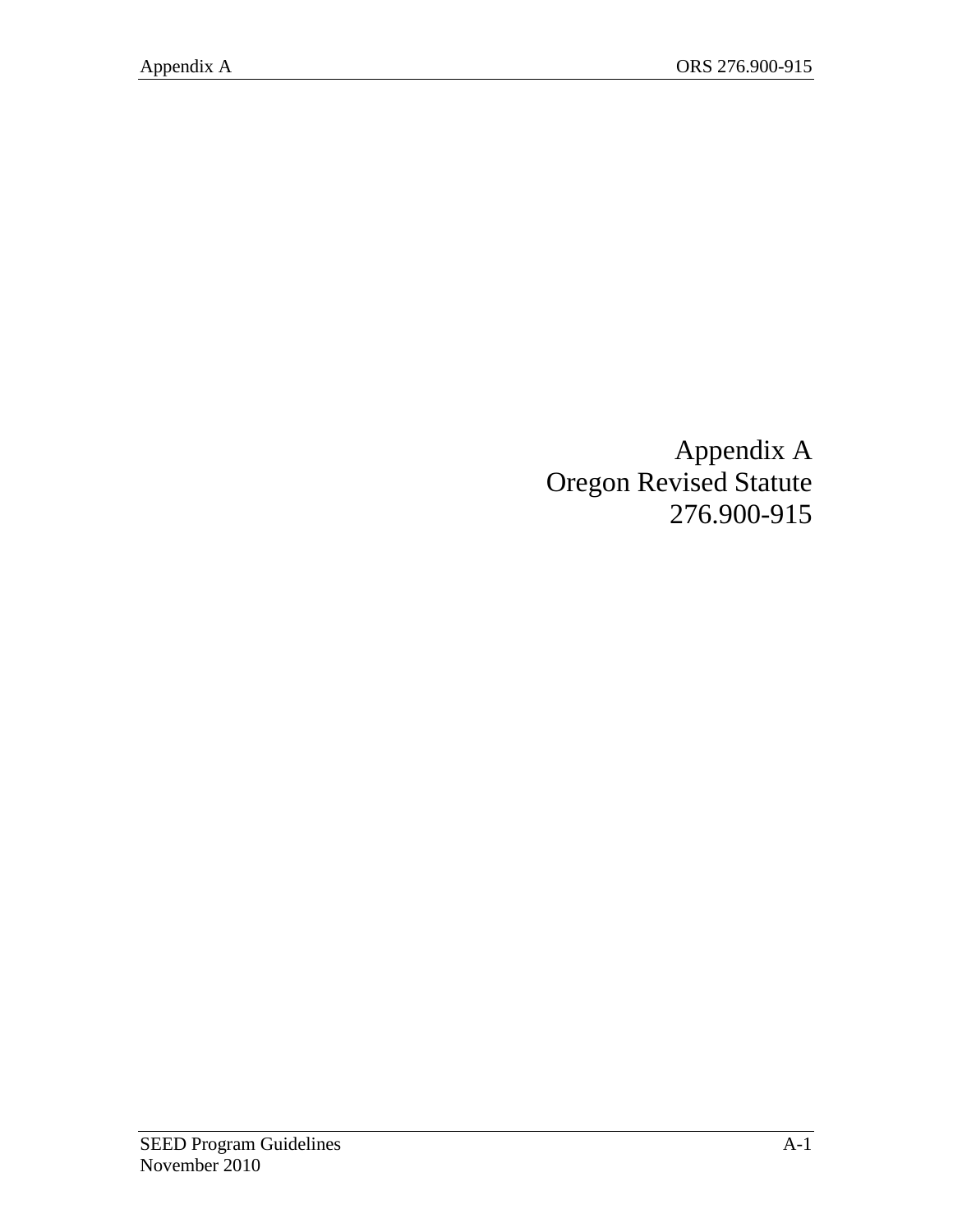**The text appearing in this database was produced from material provided by the Legislative Counsel Committee of the Oregon Legislative Assembly. The official record copy is the printed published copy of the Oregon Revised Statutes. The text in the database is not the official text of Oregon law.**

**Although efforts have been made to match the database text to the official legal text they represent, substantive errors or differences may remain. It is the user's responsibility to verify the legal accuracy of all legal text. The Legislative Counsel Committee claims copyright protection in those parts of Oregon Revised Statutes that are legally subject to copyright protection. The State of Oregon is not liable for any loss or damage resulting from errors introduced into the materials supplied by the Legislative Counsel Committee, by a user or any third party, or resulting from any defect in or misuse of any search software, drivers or other equipment.** 

**Hint: Use your browser's Find feature (usually found in the Edit menu) to get to a section more quickly.**

> Chapter 276 — Public Facilities 2009 EDITION

## STATE AGENCY FACILITY ENERGY DESIGN

 **276.900 Policy.** It is the policy of the State of Oregon that facilities to be constructed or purchased by authorized state agencies be designed, constructed, renovated and operated so as to minimize the use of energy resources and to serve as models of energy efficiency. [1979 c.734 §1; 1989 c.556 §1; 2001 c.683 §1; 2008 c.26 §1]

 **Note:** 276.900 to 276.915 were enacted into law by the Legislative Assembly but were not added to or made a part of ORS chapter 276 or any series therein by legislative action. See Preface to Oregon Revised Statutes for further explanation.

 **276.905 Definitions for ORS 276.900 to 276.915.** As used in ORS 276.900 to 276.915, unless the context requires otherwise:

 (1) "Alternative energy system" means an environmentally sound energy system that uses power derived from renewable resources including, but not limited to, the sun, wind, geothermal sources and heat recovery.

 (2) "Authorized state agency" means a state agency, board, commission, department or division that is authorized to finance the construction, purchase or renovation of a facility that is or will be used by the State of Oregon.

 (3) "Cost-effective" means that an energy resource, facility or conservation measure during its life cycle results in delivered power costs to the ultimate consumer no greater than the comparable incremental cost of the least cost alternative new energy resource, facility or conservation measure. Cost comparison shall include, but need not be limited to:

(a) Cost escalations and future availability of fuels;

- (b) Waste disposal and decommissioning costs;
- (c) Transmission and distribution costs;

(d) Geographic, climatic and other differences in the state; and

(e) Environmental impact.

 (4) "Energy conservation measure" means a measure primarily designed to reduce the use of energy resources in a facility.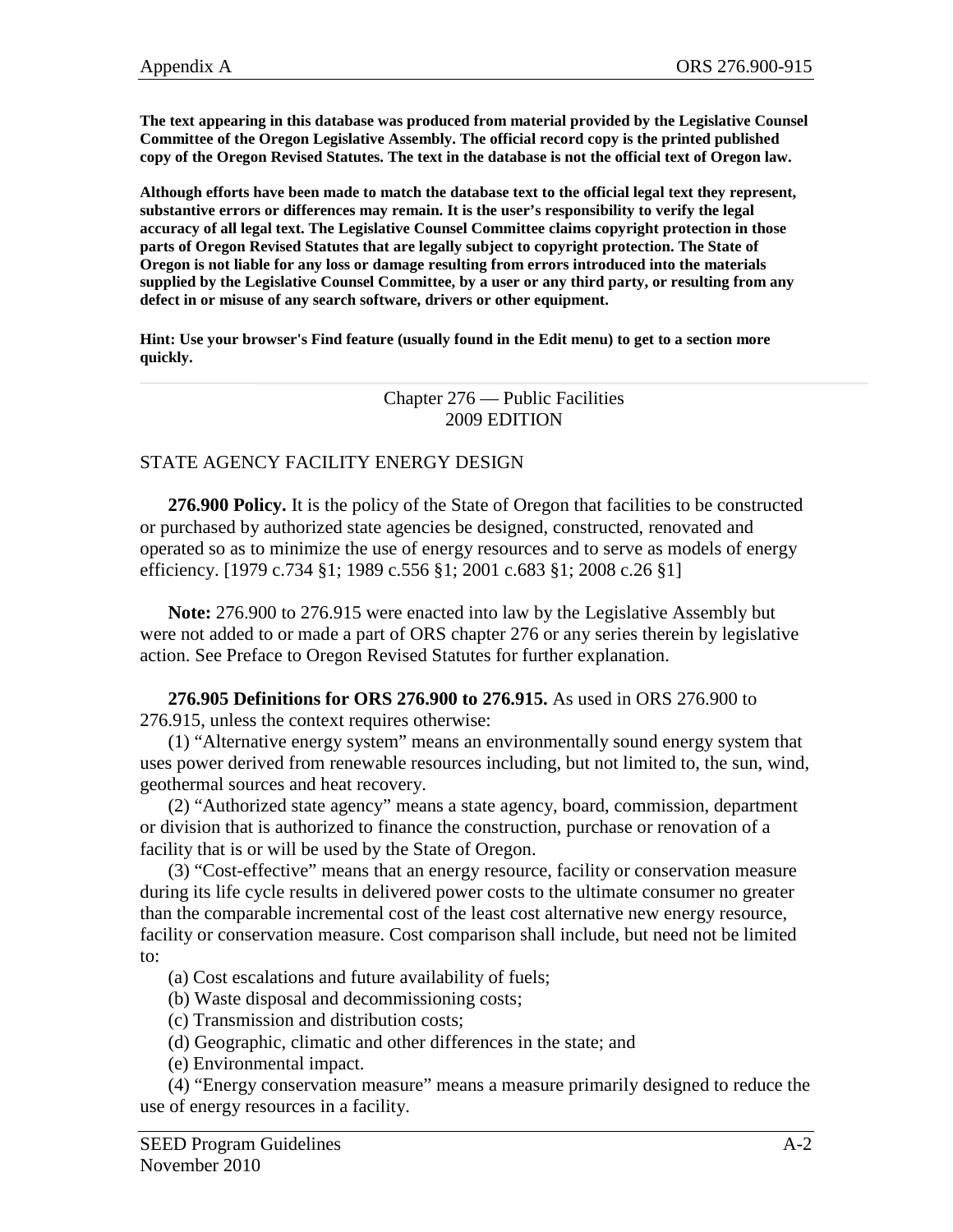(5) "Energy consumption analysis" means the evaluation of all energy systems and components by demand and type of energy including the internal energy load imposed on a major facility by its occupants, equipment and components and the external energy load imposed on a major facility by the climatic conditions of its location. "Energy consumption analysis" includes, but is not limited to:

 (a) The comparison of a range of alternatives that is likely to include all reasonable, cost-effective energy conservation measures and alternative energy systems;

 (b) The simulation of each system over the entire range of operation of a major facility for a year's operating period;

 (c) The evaluation of energy consumption of component equipment in each system considering the operation of such components at other than full or rated outputs; and

(d) The consideration of alternative energy systems.

 (6) "Energy savings performance contract" has the meaning given that term in ORS 279A.010.

 (7) "Energy systems" means all utilities, including but not limited to heating, cooling, ventilation, lighting and the supply of domestic hot water.

 (8) "Facility" means a building or other structure owned or controlled by an authorized state agency that is used or occupied by employees of the authorized state agency or that is used for conducting public business.

 (9) "Major facility" means a facility that has 10,000 square feet or more of usable floor space.

 (10) "Renovation" means an addition to, alteration of or repair of a facility that adds to or alters the facility's energy systems, provided that the affected energy systems account for 50 percent or more of the facility's total energy use. [1979 c.734 §2; 1987 c.320 §155; 1989 c.556 §2; 2001 c.683 §2; 2008 c.26 §2]

 **Note:** See note under 276.900.

 **276.910 Use of fuel cell power systems in state agency facilities; rules.** (1) Before constructing or renovating a major facility, an authorized state agency shall, after comparing various equipment options and to the greatest extent practicable, use fuel cell power systems for emergency backup power applications and for critical power applications in lieu of other equipment options.

 (2)(a) The State Department of Energy shall, in consultation with the Oregon Department of Administrative Services, adopt rules establishing criteria for the comparison of fuel cell power systems and other equipment options required by subsection (1) of this section.

(b) Criteria to be established under this subsection must address:

 (A) The impact of emissions, including but not limited to nitrous oxide, sulfur oxide, carbon monoxide, carbon dioxide and particulates, from various equipment options, on the environment, regardless of whether the equipment is installed indoors or installed outdoors;

 (B) Life cycle costs, including but not limited to acquisition costs, installation and commissioning costs, siting and permitting costs, maintenance costs and fueling and decommissioning costs; and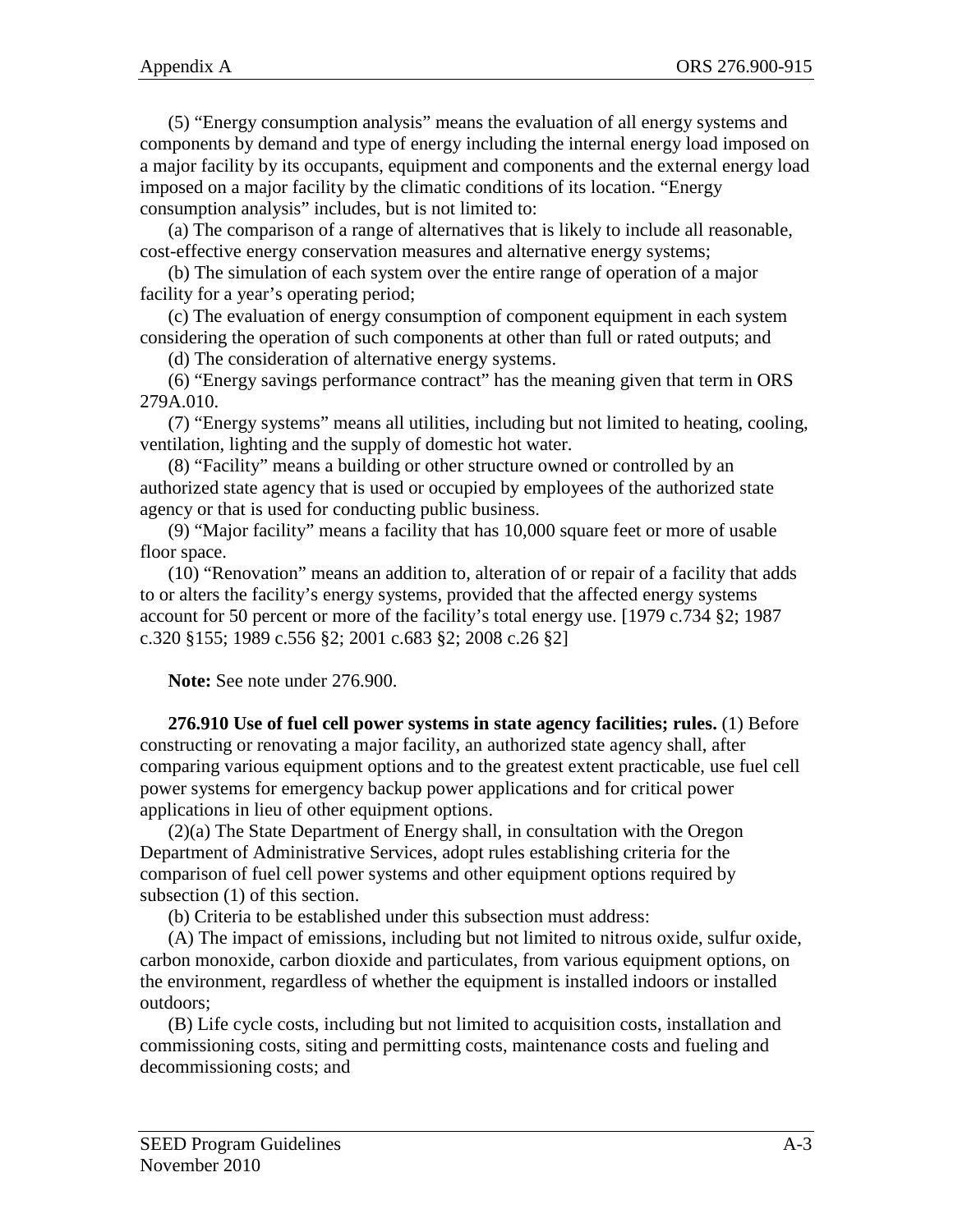(C) The complexity of equipment options and any ancillary equipment. [2009 c.748 §6]

 **Note:** 276.910 becomes operative April 1, 2010. See section 9, chapter 748, Oregon Laws 2009.

 **Note:** 276.910 was enacted into law by the Legislative Assembly but was not added to or made a part of ORS chapter 276 or any series therein by legislative action. See Preface to Oregon Revised Statutes for further explanation.

 **276.915 Energy design requirements; rules; fees; waiver.** (1) An authorized state agency may construct or renovate a facility only if the authorized state agency determines that the design incorporates all reasonable cost-effective energy conservation measures and alternative energy systems. The determination by the authorized state agency shall include consideration of indoor air quality issues and operation and maintenance costs.

 (2) Whenever an authorized state agency determines that a major facility is to be constructed or renovated, the authorized state agency shall cause to be included in the design phase of the construction or renovation a provision that requires an energy consumption analysis to be prepared for the facility under the direction of a professional engineer or licensed architect or under the direction of a person that is prequalified in accordance with this section. The authorized state agency and the State Department of Energy shall agree to the list of energy conservation measures and alternative energy systems that the energy consumption analysis will include. The energy consumption analysis and facility design shall be delivered to the State Department of Energy during the design development phase of the facility design. The State Department of Energy shall review the energy consumption analysis and forward its findings to the authorized state agency within 10 working days after receiving the energy consumption analysis, if practicable.

 (3) The State Department of Energy, in consultation with authorized state agencies, shall adopt rules to carry out the provisions of ORS 276.900 to 276.915. These rules shall:

 (a) Include a simplified and usable method for determining which energy conservation measures and alternative energy systems are cost-effective. The method shall reflect the energy costs of the utility serving the facility.

 (b) Prescribe procedures for determining if a facility design incorporates all reasonable cost-effective energy conservation measures and alternative energy systems.

 (c) Establish fees through which an authorized state agency will reimburse the State Department of Energy for the department's review of energy consumption analyses and facility designs and the department's reporting tasks. The fees imposed may not exceed 0.2 percent of the capital construction cost of the facility and must be included in the energy consumption analysis required in subsection (2) of this section. The State Department of Energy may provide for a waiver of fees and reviews if the authorized state agency demonstrates that the facility will be designed and constructed in a manner that incorporates only cost-effective energy conservation measures or in a manner that exceeds the energy conservation provisions of the state building code by 20 percent or more.